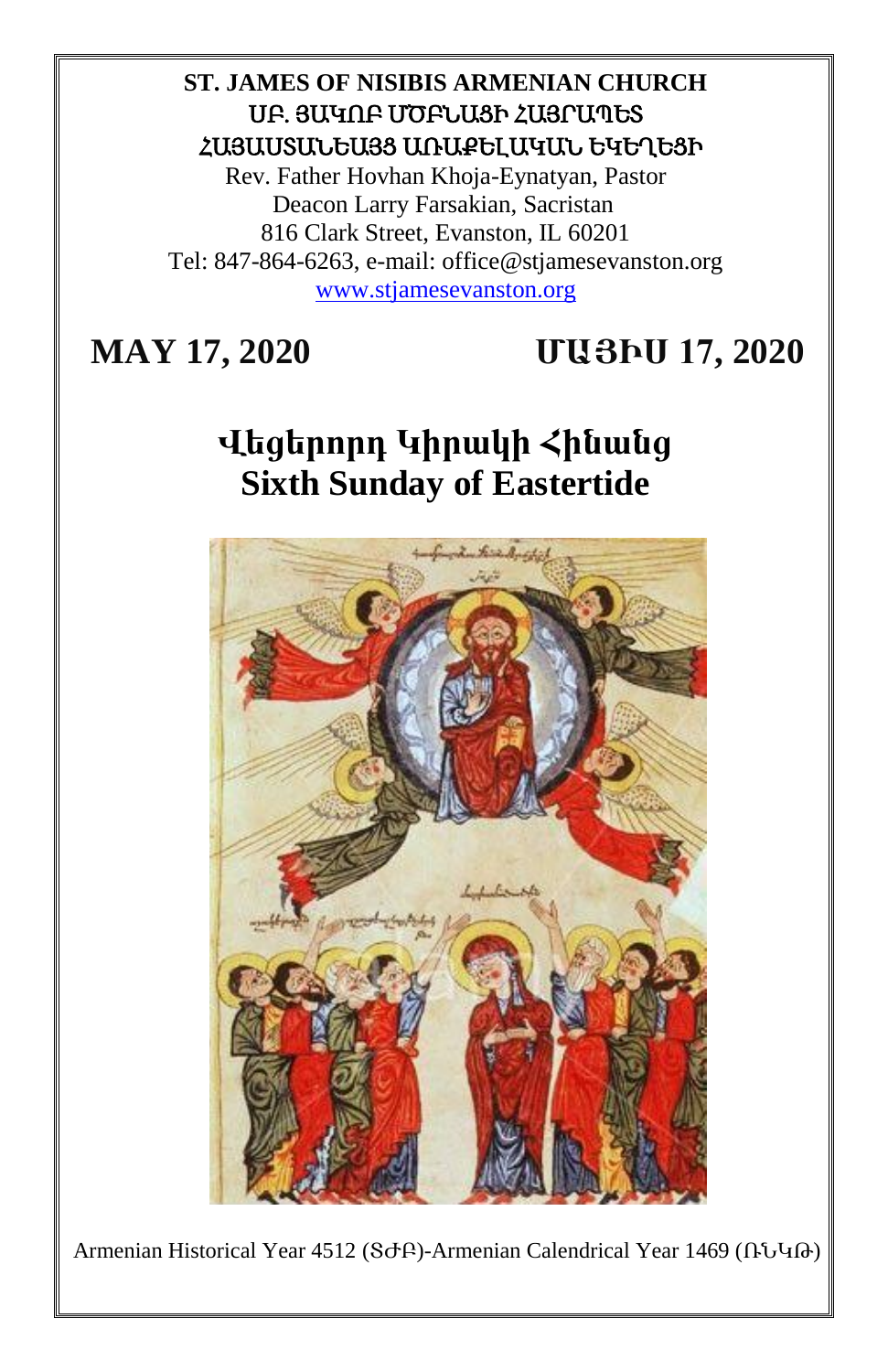| <b>SUNDAY, MAY 17, 2020</b>                |                                 | NO. 20/2020                                  |
|--------------------------------------------|---------------------------------|----------------------------------------------|
| Oil-Bearing Women Service (livestream)     |                                 | $9:30$ AM                                    |
| Family Prayer Service at Home (livestream) |                                 | 10:00 AM                                     |
| <b>Holy Badarak</b>                        |                                 | 10:30 AM                                     |
| <b>Bible Readings</b>                      |                                 | Acts 20:17-38; 1 John 3:2-6; John 9:39-10:10 |
| ԿԻՐԱԿԻ, ՄԱՅԻՍ 17, 2020                     |                                 |                                              |
| Իւղաբերից Կարգ (ուղիղ հեռարձակում)         |                                 | 9:30                                         |
| Ընտանեկան Արօթք (ուղիղ հեռարձակում)        |                                 | 10:00                                        |
| Uning Tuununung                            |                                 | 10:30                                        |
| Ընթերցումներ                               | Գործք 20:17-38; U Յովհան 3:2-6; |                                              |
|                                            | 3nylhuu 9:39-10:10              |                                              |

#### **PLEASE PRAY FOR OUR SICK**

| Alexander Adajian     | Michael Green           | Sofia Petrosyan       |
|-----------------------|-------------------------|-----------------------|
| Saro Anbarchian       | Nargez Hamayak          | <b>Antony Puckett</b> |
| Andre, Servant of God | Fred Harburg            | Virgie Jandegian      |
| Naringul Caliscan     | Victoria Karakash       | Saskowski             |
| Carolyn Conger        | Robert Lapointe         | Surpik Simon          |
| Veronica Dadourian    | Cassandra Mitchell      | Vigen Ter-Avakian     |
| Sam Davidson          | Varvara Movsesyan       | Milan Thakkar         |
| Seda Dilanjian        | <b>Joy Nazarian</b>     | Terre Tuzzolino       |
| Rick Gergerian        | <b>Shirley Omartian</b> | Kary Valenziano       |
| Vartges Goorji        | Dn. Hagop Papazian      | Carla Ziegler         |
| Hoyle Green           | Nanci Perkhaus          |                       |

*If you know of anyone that needs our special prayers, please call the church office (847) 864-6263 or Der Hovhan (847) 644-7389 so that their names can be included on this list or if a name should be removed.*

## **EASTERTIDE - SACRED PERIOD THAT FOLLOWS EASTER**

From Easter to the Sunday of Pentecost is a 50-day period called Eastertide (also known as *Quinquagesima*). The first 40 days of Eastertide culminate with the Feast of the Ascension, celebrated on the Thursday of the sixth week. This entire period is dedicated solely to the mystery of the resurrected Savior's encounters with His Apostles and followers, with the exception of four special remembrances that do not detract from the preeminence of the Resurrection.

It is not one day, but forty, filled with joy and gladness, with Alleluias for the Risen Lord who is with us now. The faithful of the Armenian Church greet each other with *Krisdos Haryav ee Merelotz* - **Christ is Risen from the Dead**: and answer with *Ohrnyal eh Haroutiunun Krisdosee* - **Blessed is the Resurrection of Christ**. May these words coming from our lips also radiate in our hearts.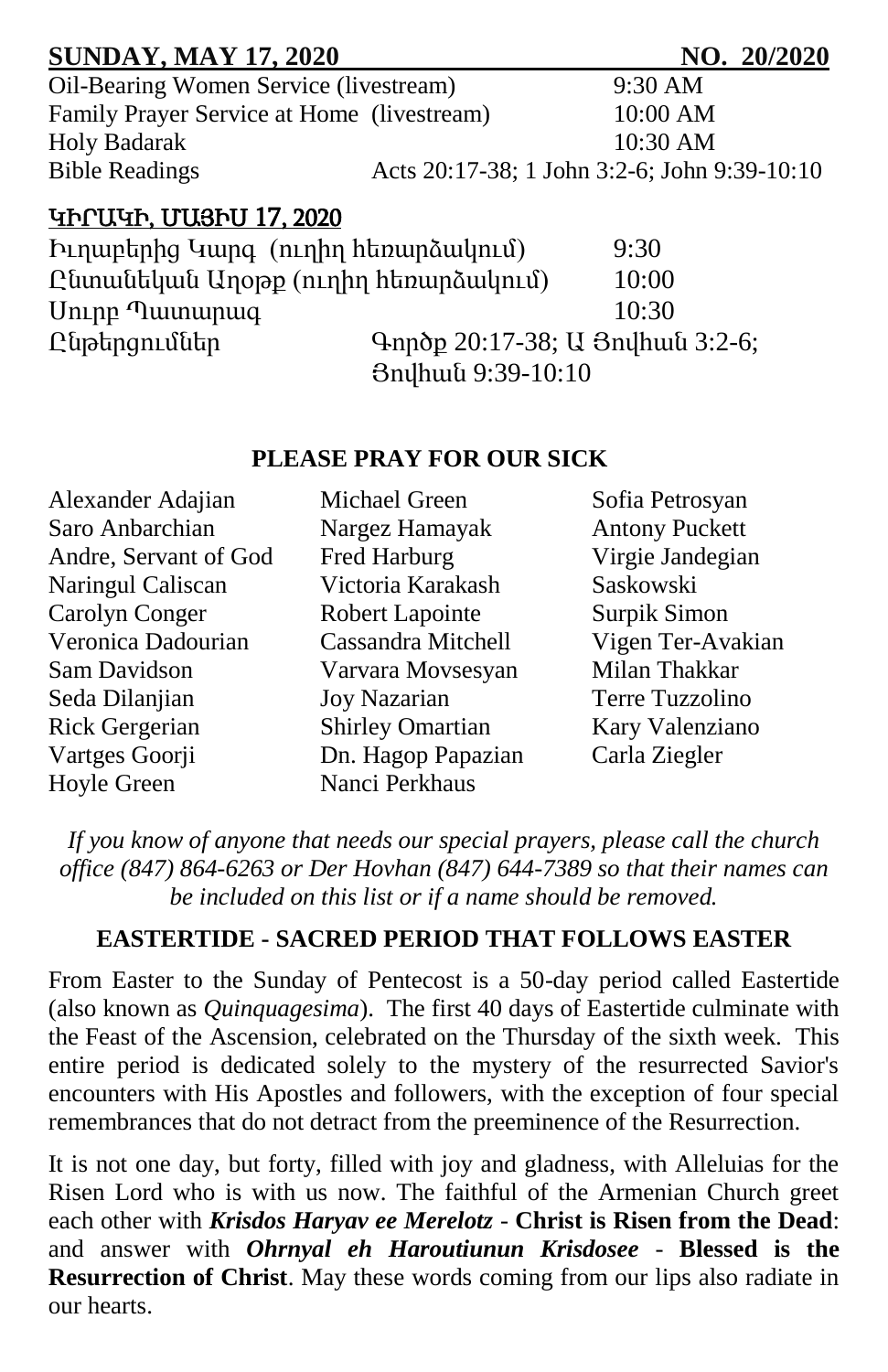## **FEAST OF THE ASCENSION OF OUR LORD JESUS CHRIST**

The Armenian Church celebrates the Feast of the Ascension of Our Lord Savior Jesus Christ on the fortieth day following the Feast of His Glorious Resurrection.

Following His Resurrection and defeat of death, Christ remained on earth for forty days and continued to appear to His disciples. On the fortieth day, Christ was seen by His disciples for the last time. He blessed them and left them with instructions, after which He ascended to heaven.

Two of the Gospel writers, St. Mark and St. Luke, testify to Christ's Ascension. There is also an account of it in the Acts of the Apostles.

Following a final meeting of Christ with His eleven remaining apostles, St. Mark writes, "So then, after the Lord had spoken unto them, he was received up into heaven, and sat on the right hand of God" (16:19).

St. Luke gives a little greater detail as he writes, "And he led them out as far as to Bethany, and he lifted up his hands, and blessed them. And it came to pass, while he blessed them, he was parted from them, and carried up into heaven. And they worshipped him, and returned to Jerusalem with great joy, and were continually in the temple, praising and blessing God. Amen" (24: 50-53).

But by far the most beautiful account of the Ascension can be found in the Book of Acts: "And when he had spoken these things, while they beheld, he was taken up; and a cloud received him out of their sight. And while they looked steadfastly toward heaven as he went up, behold, two men stood by them in white apparel; which also said, Ye men of Galilee, why stand ye gazing up into heaven? This same Jesus, which is taken up from you into heaven, shall so come in like manner as ye have seen him go into heaven" (1:9-11).

The hymn that is sung in the Armenian Church on the Feast of the Ascension mentions the miraculous event of Christ's Ascension into heaven and the descent of the Holy Spirit onto the Apostles.

In the Armenian Church, the day of Jesus Christ's Ascension is also commemorated for another reason. On this date in 1441, the See of the Catholicosate of All Armenians was returned to its historical site. Following a resolution of the National Assembly gathered in Vagharshapad, the Patriarchal See was relocated from the city of Sis in Western Armenia to the Mother See of Holy Etchmiadzin. Following his vision of Christ striking the ground with a golden hammer, St. Gregory the Illuminator had founded the Cathedral of Holy Etchmiadzin in 303. However, less than 200 years later, in 484, the Patriarchal See was forced to relocate and for the next 1000 years was settled in various cities throughout Historic Armenia. The decision to return the throne of the Catholicos to the Mother See of Holy Etchmiadzin was the fulfillment of a national dream for the Armenian people.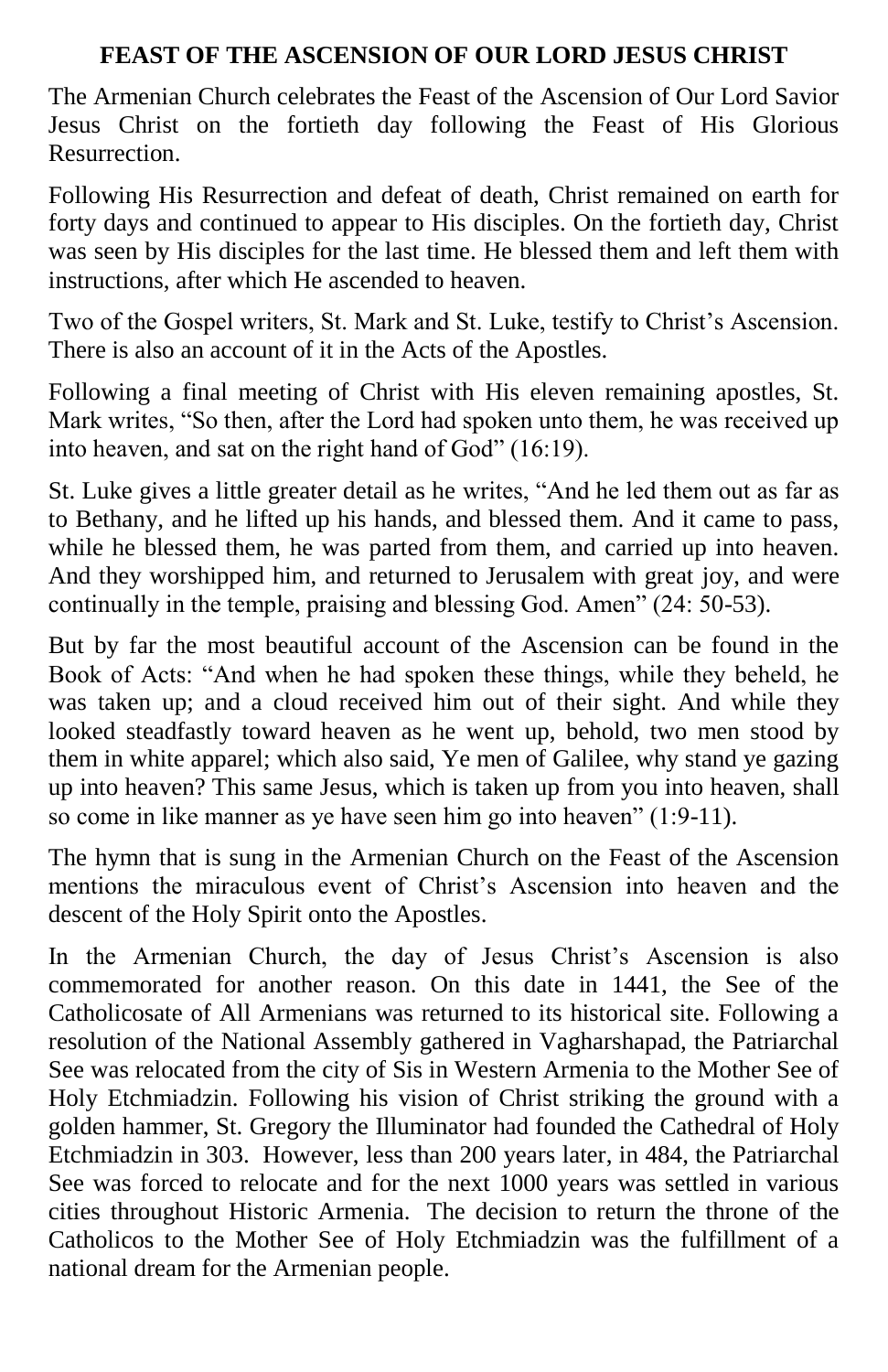# **SCRIPTURE READINGS**

## **Գործք առաքելոց 20:17-38**

17 Եւ Միլետոնից Եփեսոս մարդ ուղարկելով՝ կանչեց եկեղեցու երէցներին. 18 եւ երբ նրանք եկան իր մօտ, նրանց ասաց. «Դուք ինքներդ գիտէք, թէ առաջին օրուանից ի վեր, երբ Ասիա եկայ, ամբողջ ժամանակ ձեզ հետ միասին ինչպէս ապրեցի՝ 19 ծառայելով Տիրոջը ամենայն խոնարհութեամբ եւ բազում արտասուքով ու փորձութիւններով, որ հրեաների նենգութիւնների պատճառով ինձ պատահեցին: 20 Ինչպէ՜ս բնաւ չվարանեցի ձեզ պատմելու օգտակար բաներից եւ ուսուցանելու ձեզ հրապարակաւ եւ տանը. 21 վկայութիւն տուեցի հրեաներին եւ հեթանոսներին Աստծոյ առաջ ապաշխարելու եւ մեր Տէր Յիսուս Քրիստոսի հանդէպ հաւատի մասին: 22 Արդ, ահա ես Սուրբ Հոգու մղումով Երուսաղէմ եմ գնում. իսկ թէ այնտեղ ինձ ինչ է պատահելու, այդ չգիտեմ. 23 միայն թէ Սուրբ  $\zeta$ ոգին ամէն քաղաքում ինձ վկայում է ու ասում. "Կապանքներ ու նեղութիւններ են սպասում քեզ": 24 Բայց ես ինքս իմ անձը ոչ մի բանով այնքան յարգի չեմ համարում, որքան այն, որ ուրախութեամբ կատարեմ իմ ընթացքը եւ այն պաշտօնը, որ Տէր Յիսուսից ստացայ՝ Աստծոյ շնորհը  $\mu$ լետարանելու: 25 Եւ արդ, ահա ես գիտեմ, որ դուք ամէնքդ, որոնց մէջ ես շրջեցի՝ քարոզելու Աստծոյ արքայութիւնը, իմ երեսն այլեւս չէք տեսնելու. 26 դրա համար այսօր ձեր առաջ վկայում եմ, որ ես մաքուր եմ բոլորիդ արիւնից, 27 որովհետեւ չքաշուեցի ձեզ յայտնել Աստծոյ կամքն ամբողջութեամբ: 28 Զգո՛յշ եղէք ինքներդ ձեզ եւ ամբողջ հօտի համար, որի վրայ Սուրբ Հոգին տեսուչներ կարգեց ձեզ հովուելու համար Տիրոջ ժողովրդին, որին նա փրկեց իր արիւնով: 29 Սակայն ես գիտեմ, որ իմ մեկնելուց յետոյ ձեր մէջ կգան յափշտակիչ գայլեր, որոնք չեն խնայի հօտին: 30 Ձեր միջից էլ դուրս կգան մարդիկ, որ թիւր բաներ կխօսեն աշակերտներին իրենց յետեւից քարշ տալու համար: 31 Դրա համար էլ արթո՛ւն կացէք եւ յիշեցէ՛ք, որ ամբողջ երեք տարի, գիշերցերեկ, առանց դադարի իւրաքանչիւրիդ մէկ առ մէկ արտասուքներով խրատեցի: 32 Եւ արդ, ձեզ յանձնում եմ Աստծուն եւ նրա շնորհի խօսքին, նրան, որ կարող է բարձրացնել եւ ձեզ ժառանգութիւն տալ բոլոր սրբերի հետ: 33 Ձեզնից ոչ ոքի արծաթը կամ ոսկին կամ զգեստը չցանկացայ. 34 դուք ինքներդ գիտէք, որ իմ եւ ինձ հետ եղողների կարիքները հոգացին այս ձեռքերը: 35 Ես իմ օրինակով ամէն ինչ ձեզ ցոյց տուեցի, որովհետեւ այդպէս պէտք է աշխատել եւ դարմանել հիւանդներին ու յիշել Տէր Յիսուսի խօսքը, որ ինքն իսկ ասաց. "Երանելի՜ է մանաւանդ տալը, քան առնելը"»: 36 Այս բաներն ասելուց յետոյ բոլորի հետ մէկտեղ ծնկի գալով՝ սկսեց աղօթել: 37 Բոլորն էլ շատ լաց եղան եւ Պօղոսի վզով ընկնելով՝ համբուրում էին նրան: 38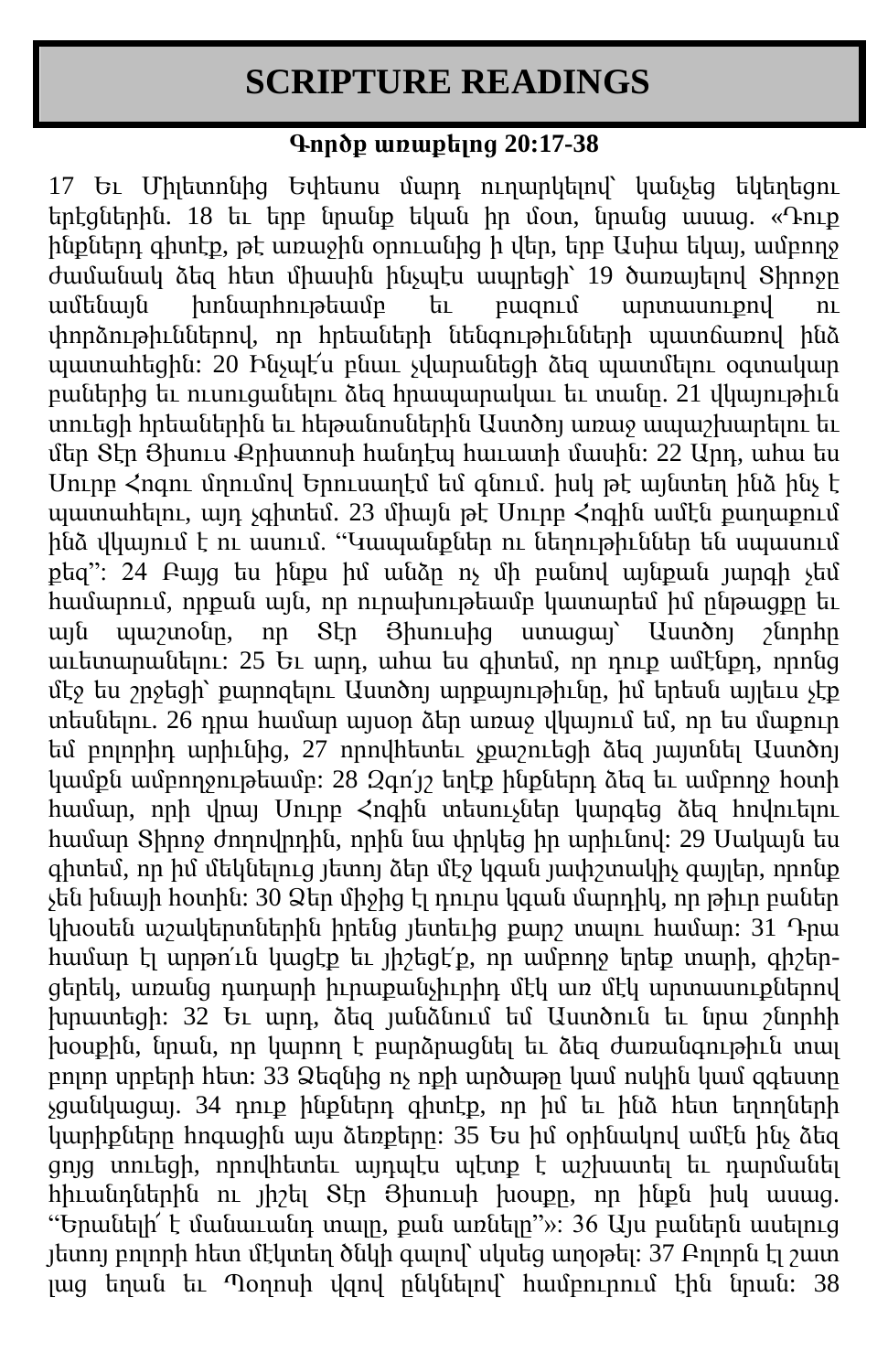Մորմոքում էին մանաւանդ նրա այն խօսքի համար, թէ այլեւս իր երեսը չեն տեսնելու: Եւ նրան ուղեկցեցին մինչեւ նաւը:

## **Հովհաննես առաքյալի Ա թուղթը 3:2-6**

2 Սիրելինե՛ր, այժմ Աստծոյ որդիներ ենք. եւ դեռ յայտնի էլ չէ, թէ ինչ ենք լինելու: Գիտենք, որ երբ նա յայտնուի, լինելու ենք նրա նման, քանի որ նրան տեսնելու ենք այնպէս, ինչպէս նա կայ: 3 Եւ ամէն ոք, որ այս յոյսն ունի իր մէջ, մաքրում է ինքն իրեն, ինչպէս որ նա է մաքուր: 4 Ամէն ոք, ով մեղք է գործում, նաեւ անօրինութիւն է անում. եւ մեղքը ինքնին անօրինութիւն է: 5 Եւ գիտենք, որ նա այն պատճառով յայտնուեց, որպէսզի վերացնի մեղքերը. բայց նրա մէջ մեղք չկայ: 6 Ամէն ոք, ով բնակւում է նրա մէջ, չի մեղանչում. եւ ամէն ոք, ով մեղանչում է, ո՛չ տեսել է նրան եւ ո՛չ էլ ճանաչել:

## **Յովհան 9.39-10.10**

39Եւ Յիսուս ասաց. "Դատաստանի համար եկայ այս աշխարհ, որպէսզի ովքեր չեն տեսնում, տեսնեն, եւ ովքեր տեսնում են, կուրանան": 40Փարիսեցիներից ոմանք, որ Յիսուսի հետ էին, այդ լսեցին եւ նրան ասացին. "Մի՞թէ մենք էլ կոյր ենք": 41Յիսուս նրանց ասաց. "Եթէ կոյր լինէիք, դուք մեղք չէիք ունենայ, բայց հիմա ասում էք, թէ՝ տեսնում ենք, եւ ձեր մեղքը ձեր մէջ հաստատ է մնում:

10 Ճշմարիտ, ճշմարիտ եմ ասում ձեզ. ով ոչխարների փարախը դռնով չի մտնում, այլ ուրիշ տեղով է բարձրանում, նա գող է ու աւազակ. 2իսկ ով դռնով է մտնում, հովիւ է ոչխարների: 3Դռնապանը նրա համար բացում է դուռը, եւ ոչխարները լսում են նրա ձայնը. նա իր ոչխարներին անուններով է կանչում եւ նրանց դուրս է հանում: 4Եւ երբ իր բոլոր ոչխարներին հանի, նրանց առջեւից է գնում, եւ ոչխարները հետեւում են նրան, որովհետեւ ճանաչում են նրա ձայնը: 5Օտարի յետեւից չեն գնայ, այլ կփախչեն նրանից, որովհետեւ չեն ճանաչում օտարների ձայնը": 6Յիսուս նրանց այս առակն ասաց, իսկ նրանք չէին իմանում, թէ ինչ էր այն, որ նա իրենց ասում էր: 7Դարձեալ Յիսուս նրանց ասաց. "Ճշմարիտ, ճշմարիտ եմ ասում ձեզ, որ ես եմ ոչխարների դուռը: 8Բոլոր նրանք, որ ինձնից առաջ եկան, գողեր էին ու աւազակներ, ուստի ոչխարները նրանց չլսեցին: 9Ես եմ դուռը. եթէ մէկը իմ միջով մտնի, կփրկուի. կմտնի ու կելնի եւ ճարակելու բան կգտնի: 10Գողը գալիս է միայն, որպէսզի գողանայ, սպանի եւ կորստեան մատնի. ես եկայ, որպէսզի կեանք ունենան, եւ առաւել եւս ունենան: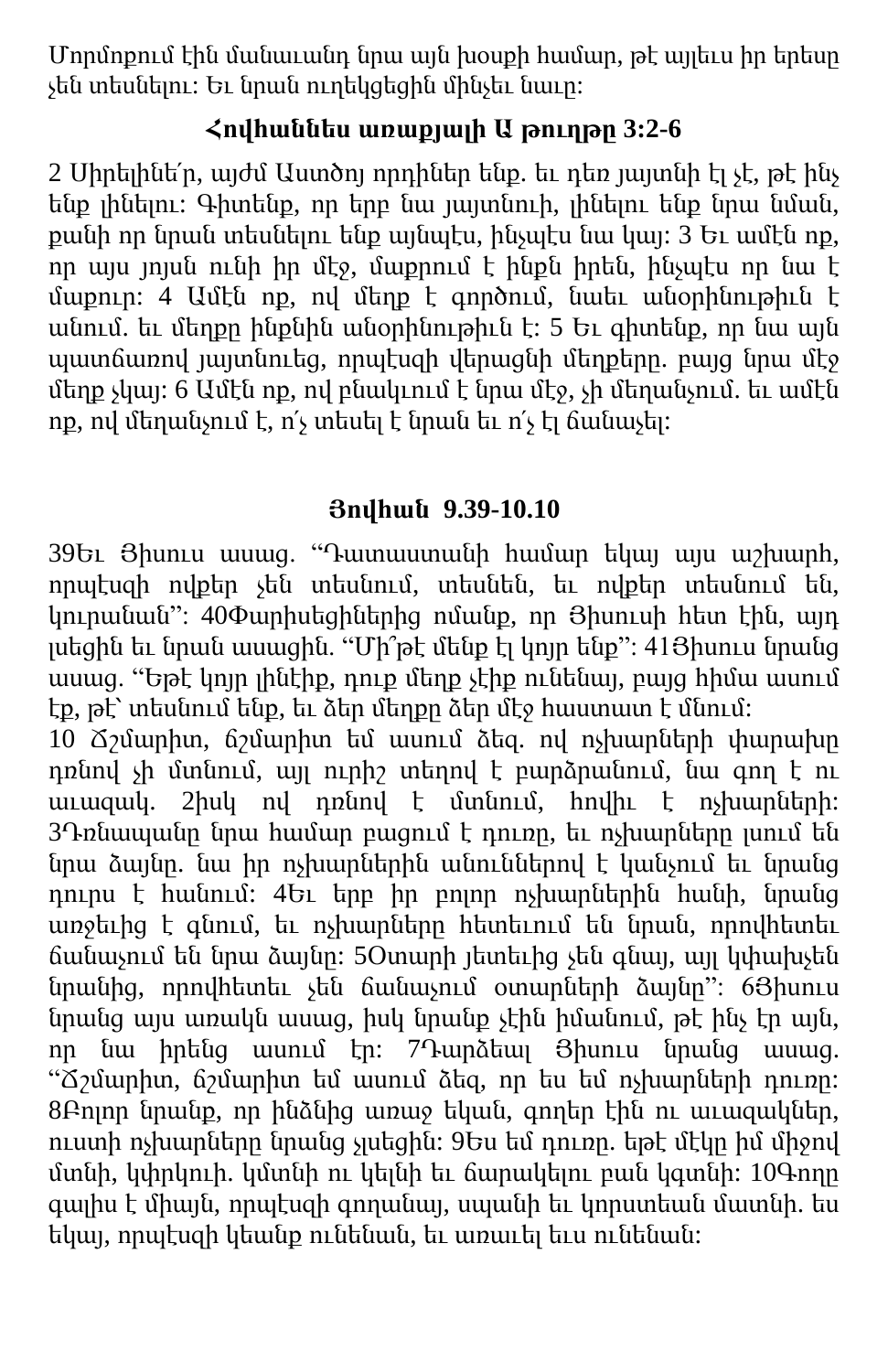## **Acts of the Apostles 20:17-38**

17 And from Miletus he sent to Ephesus, and called the elders of the church. 18 And when they were come to him, he said unto them, Ye know, from the first day that I came into Asia, after what manner I have been with you at all seasons, 19 Serving the Lord with all humility of mind, and with many tears, and temptations, which befell me by the lying in wait of the Jews: 20 And how I kept back nothing that was profitable unto you, but have shewed you, and have taught you publickly, and from house to house, 21 Testifying both to the Jews, and also to the Greeks, repentance toward God, and faith toward our Lord Jesus Christ. 22 And now, behold, I go bound in the spirit unto Jerusalem, not knowing the things that shall befall me there: 23 Save that the Holy Ghost witnesseth in every city, saying that bonds and afflictions abide me. 24 But none of these things move me, neither count I my life dear unto myself, so that I might finish my course with joy, and the ministry, which I have received of the Lord Jesus, to testify the gospel of the grace of God. 25 And now, behold, I know that ye all, among whom I have gone preaching the kingdom of God, shall see my face no more. 26 Wherefore I take you to record this day, that I am pure from the blood of all men. 27 For I have not shunned to declare unto you all the counsel of God. 28 Take heed therefore unto yourselves, and to all the flock, over the which the Holy Ghost hath made you overseers, to feed the church of God, which he hath purchased with his own blood. 29 For I know this, that after my departing shall grievous wolves enter in among you, not sparing the flock. 30 Also of your own selves shall men arise, speaking perverse things, to draw away disciples after them. 31 Therefore watch, and remember, that by the space of three years I ceased not to warn every one night and day with tears. 32 And now, brethren, I commend you to God, and to the word of his grace, which is able to build you up, and to give you an inheritance among all them which are sanctified. 33 I have coveted no man's silver, or gold, or apparel. 34 Yea, ye yourselves know, that these hands have ministered unto my necessities, and to them that were with me. 35 I have shewed you all things, how that so labouring ye ought to support the weak, and to remember the words of the Lord Jesus, how he said, It is more blessed to give than to receive. 36 And when he had thus spoken, he kneeled down, and prayed with them all. 37 And they all wept sore, and fell on Paul's neck, and kissed him, 38 Sorrowing most of all for the words which he spake, that they should see his face no more. And they accompanied him unto the ship.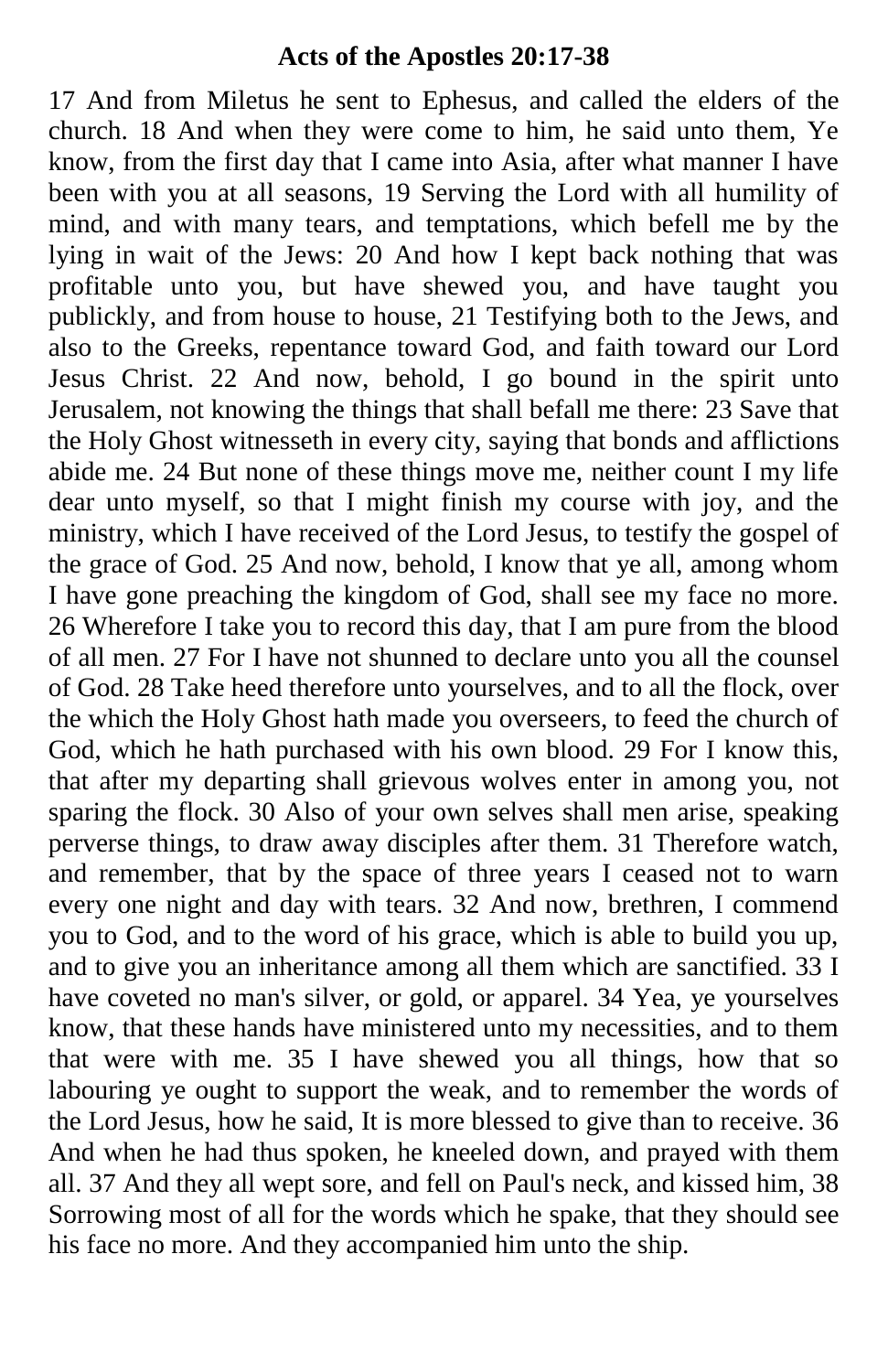## **St. John's First Epistle General 3:2-6**

2 Beloved, now are we the sons of God, and it doth not yet appear what we shall be: but we know that, when he shall appear, we shall be like him; for we shall see him as he is. 3 And every man that hath this hope in him purifieth himself, even as he is pure. 4 Whosoever committeth sin transgresseth also the law: for sin is the transgression of the law. 5 And ye know that he was manifested to take away our sins; and in him is no sin. 6 Whosoever abideth in him sinneth not: whosoever sinneth hath not seen him, neither known him.

#### **John 9:39 - 10:10**

39Jesus said, "For judgment I came into this world, that those who do not see may see, and that those who see may become blind." 40Some of the Pharisees near him heard this, and they said to him, "Are we also blind?" 41Jesus said to them, "If you were blind, you would have no guilt; but now that you say, 'We see,' your guilt remains.

10 "Truly, truly, I say to you, he who does not enter the sheepfold by the door but climbs in by another way, that man is a thief and a robber; 2but he who enters by the door is the shepherd of the sheep. 3To him the gatekeeper opens; the sheep hear his voice, and he calls his own sheep by name and leads them out. 4When he has brought out all his own, he goes before them, and the sheep follow him, for they know his voice. 5A stranger they will not follow, but they will flee from him, for they do not know the voice of strangers." 6This figure Jesus used with them, but they did not understand what he was saying to them. 7So Jesus again said to them, "Truly, truly, I say to you, I am the door of the sheep. 8All who came before me are thieves and robbers; but the sheep did not heed them. 9I am the door; if any one enters by me, he will be saved, and will go in and out and find pasture. 10The thief comes only to steal and kill and destroy; I came that they may have life, and have it abundantly.

#### **SCRIPTURE READINGS FOR THIS WEEK**

| <b>Monday</b>   | Acts 21:1-14; 1 John 3:7-10; John 10:11-21        |
|-----------------|---------------------------------------------------|
| <b>Tuesday</b>  | Acts 21:15-26; 1 John 3:10-20; John 10:22-42      |
| Wednesday       | Acts 21:27-36; 1 John 3:21-4:6; John 11:1-46      |
| <b>Thursday</b> | Acts 1:1-14; Matthew 28:16-20                     |
| Friday          | Acts 21:37-22:29; 1 John 4:7-21; John 11:47-54    |
| <b>Saturday</b> | Acts 22:30-23:11; 1 John 5:1-12; John 11:55-12:11 |